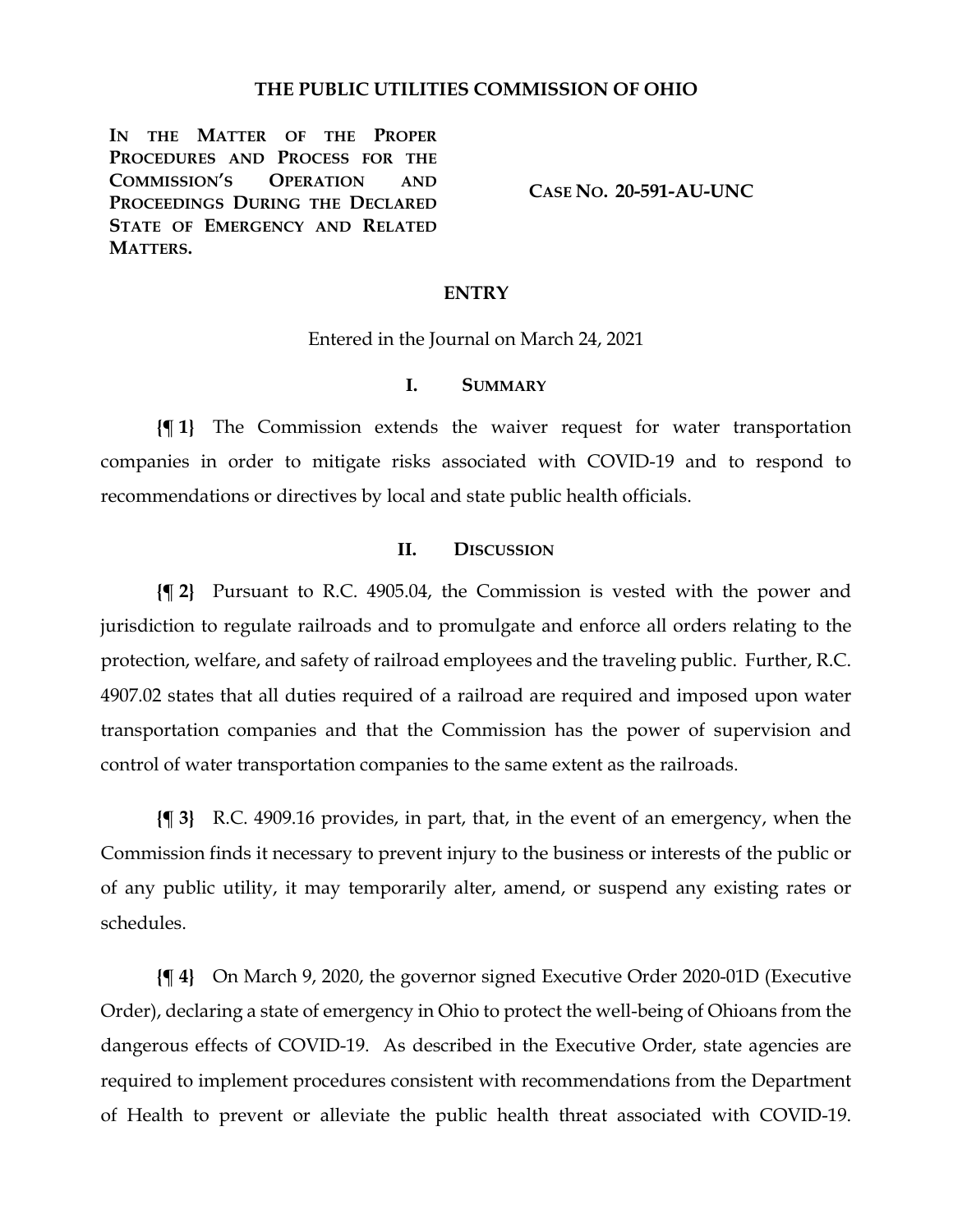Additionally, all citizens are urged to heed the advice of the Department of Health regarding this public health emergency in order to protect their health and safety. The Executive Order was effective immediately and will remain in effect until the COVID-19 emergency no longer exists. The Department of Health is making COVID-19 information, including information on preventative measures, available via the internet at **coronavirus.ohio.gov**/.

**{¶ 5}** Pursuant to R.C. 3701.13, the Ohio Department of Health has supervision of "all matters relating to the preservation of the life and health of the people" and the "ultimate authority in matters of quarantine and isolation." On March 12, 2020, the Director of the Ohio Department of Health issued an Order indicating that "all persons are urged to maintain social distancing (approximately six feet away from other people) whenever possible."

**{¶ 6}** On March 12, 2020, the Commission issued an Entry individually empowering the Chairman of the Commission to "act and make decisions on behalf of the full Commission that are necessary to address and mitigate the impacts of that emergency."

**{¶ 7}** On July 3, 2020, the Chairman of the Commission issued a letter to each registered water transportation company in Ohio. Pursuant to R.C. 4905.04 and 4907.02, the Chairman granted the companies waivers from any and all obligations, provided such waivers are reasonably necessary to enable or accommodate responsible actions by the water transportation company to 1) adopt and implement protocols to mitigate COVID-19 risks; or 2) respond to recommendations or directives from State of Ohio or local public health authorities. Any waiver would remain effective until July 31, 2020, unless otherwise directed by the Chairman or the Commission.

**{¶ 8}** On July 29, 2020, the Commission ratified the directives from the Chairman's July 3, 2020 letters and extended the waivers until August 31, 2020. In response to requests from registered water transportation companies, the Commission extended the waivers until October 31, 2020. Recently, the Commission has received additional requests to extend the waivers. *See, e.g.* Attachment 1.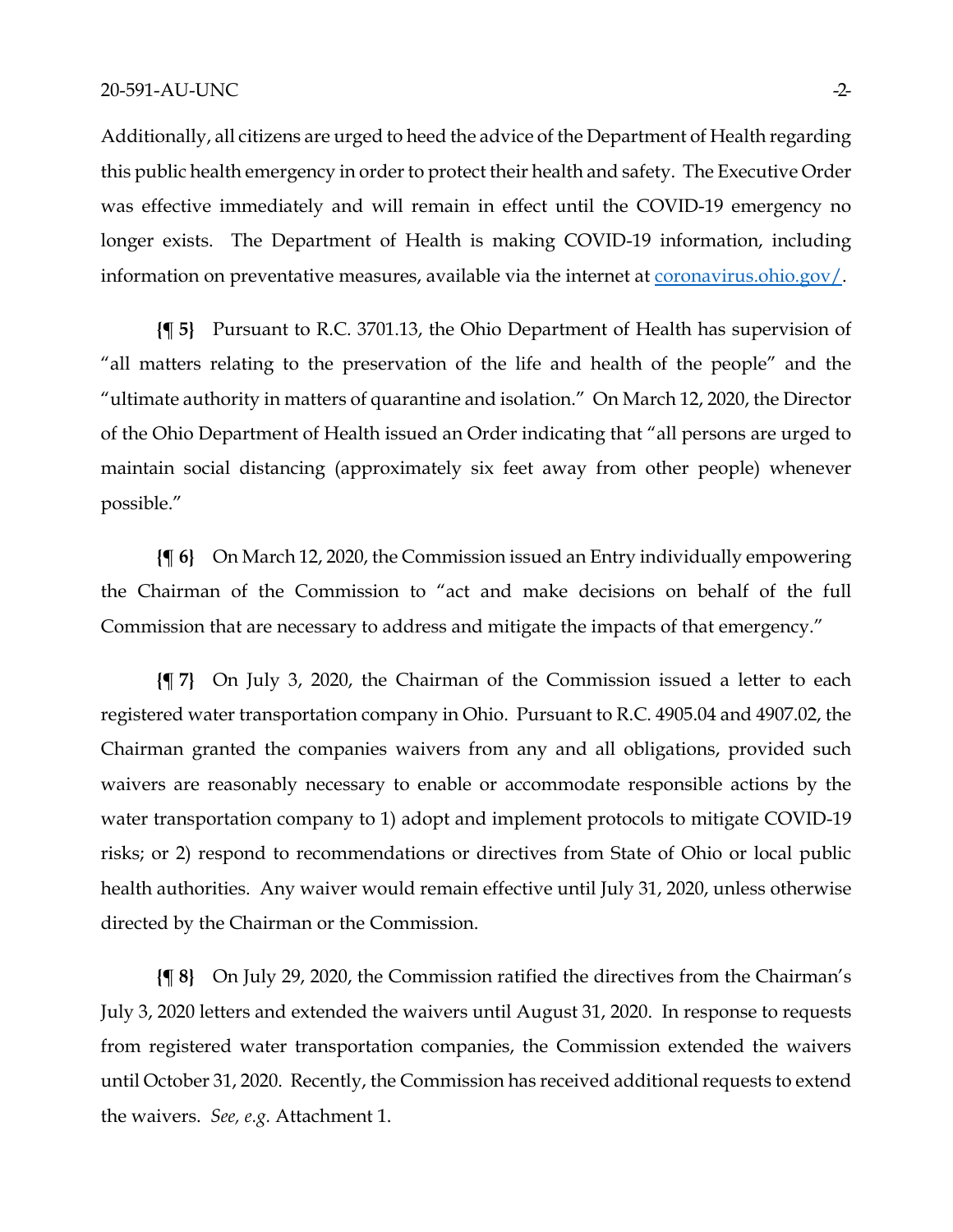**{¶ 9}** Upon review, the Commission recognizes that Ohio continues to be under a declared state of emergency due to the effects of COVID-19. The Commission finds any necessary waivers should be extended to June 30, 2021, for all registered water transportation companies, unless otherwise directed by the Commission.

## **III. ORDER**

**{¶ 10}** It is, therefore,

**{¶ 11}** ORDERED, That the specified relief provided to water transportation companies be extended to June 30, 2021, in accordance with Paragraph 9. It is, further,

**{¶ 12}** ORDERED, That a copy of this Entry be served upon all registered water transportation companies.

COMMISSIONERS: *Approving:*  M. Beth Trombold Lawrence K. Friedeman Daniel R. Conway Dennis P. Deters

NJW/hac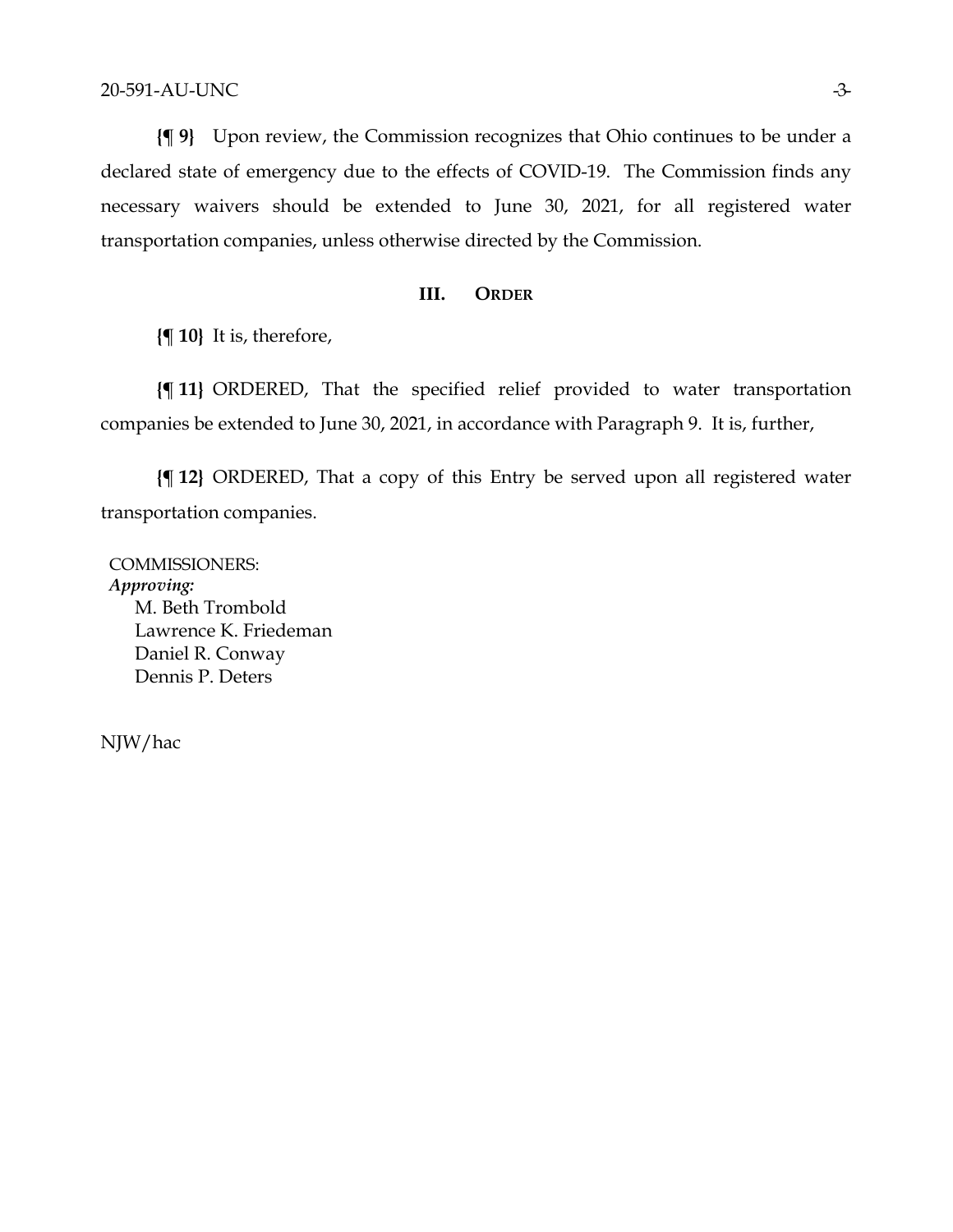

PUT-IN-BAY OFFICE P.O. Box 69 239 Bayview Avenue Put-in-Bay, Ohio 43456

PORT CLINTON OFFICE **ADMINISTRATION & GROUP SALES** 3 North Monroe Street Port Clinton, Ohio 43452 419/732-2800 800/245-1538 FAX: 419/734-3707

www.jet-express.com

January 20<sup>th</sup>, 2021

Samuel C. Randazzo Chairman Public Utilities Commission of Ohio

RE: Extension of Relief from Ohio Public Utility Obligations of Water Transportation Companies to Facilitate Responsible Efforts to Mitigate COVID-19 Risks and Respond to Recommendations or Directives by Local and State Public Health Authorities

Samuel,

We are writing to request an extension of your letter dated July 3<sup>rd</sup>, 2020[attached] regarding the relief from public utilities duties or obligations. Your current letter and subsequent extensions expired on October 31<sup>st</sup>, 2020. We are asking for an extension of the current letter through June 30<sup>th</sup>, 2021.

Feel free to contact either of us using the contact information below.

Regards,

Todd Blumensaadt President  $todd@jet$ -express.com 419-262-7915

W. Kelly Freimark **General Manager** kelly@jet-express.com 419-656-0909